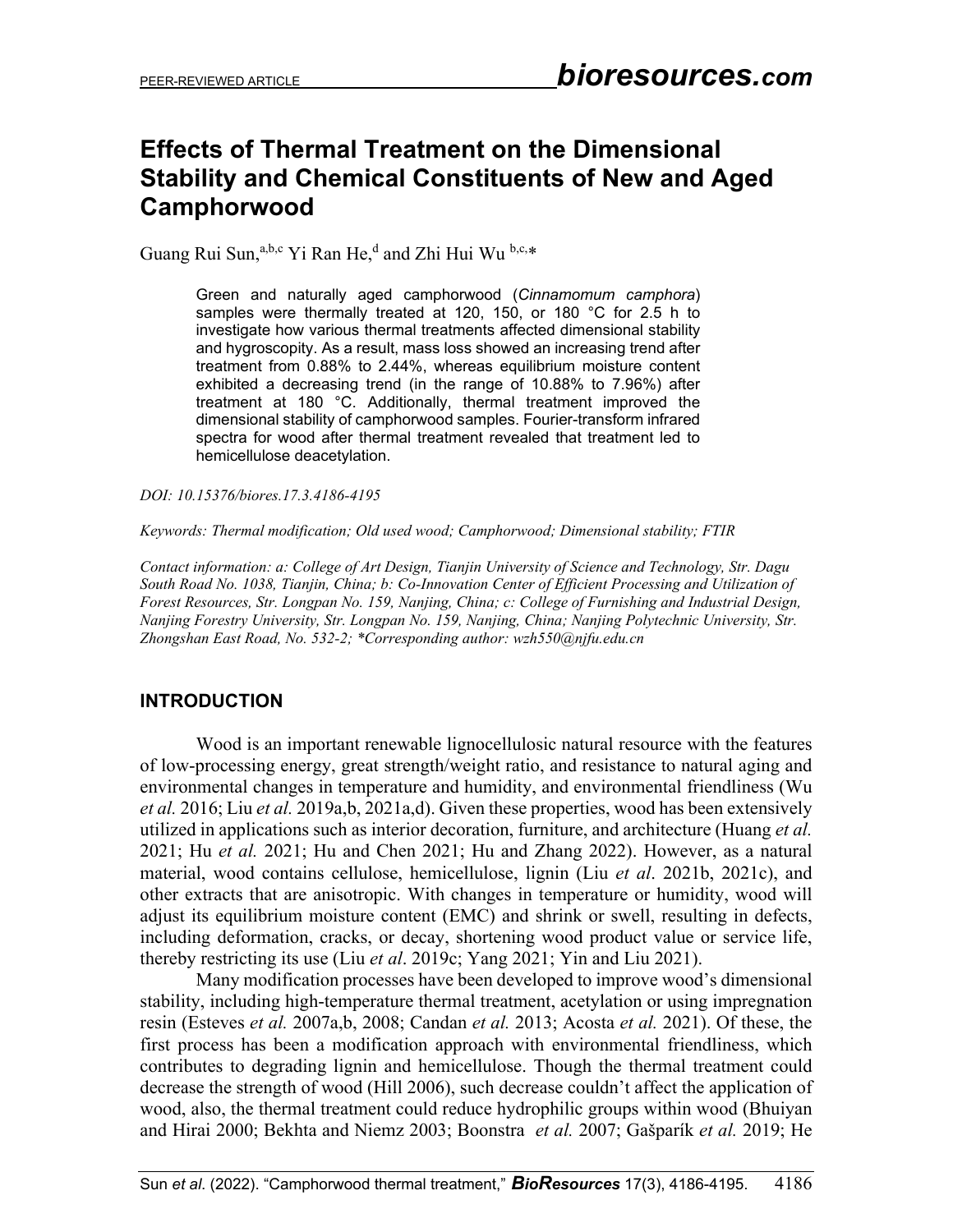*et al.* 2019a,b). It also elevates the cellulose crystallinity and crystallization zone, thereby increasing dimensional stability while decreasing wood hygroscopicity (Esteves *et al.* 2008; Esteves and Pereira 2009; Gunduz *et al.* 2009). As a result of natural aging, old wood subjected to long-term use has higher dimensional stability; thus, old wood recycled from old buildings or large furniture items is often used for the construction of furniture and wooden crafts.

*Cinnamomum camphora* has long been planted along the southern Yangtze River in China, in Taiwan, Korea, southern Japan, Vietnam, and India; meanwhile, it has been introduced to numerous additional countries. Camphorwood is a popular furniture material, widely used in boxes, wardrobes, and as wedding furniture because of its good antidegradation and insect-proof properties, while there has been a lack of studies on the dimensional stability of camphorwood. In this study, old used and new camphorwood samples were heat-treated at different temperatures in the range of 120 to 180 °C and then dimensional stability and hygroscopicity were measured. In addition, the dimensional stability was compared for used and new camphorwood samples, and the chemical and physical structures of treated and untreated camphorwood were analyzed.

### **EXPERIMENTAL**

#### **Materials**

Green wood sample was cut from a camphorwood tree with 45 cm diameter at breast height. The initial moisture content of the sample was  $65 \pm 3\%$ , and the content after drying was  $12 \pm 2\%$ . The samples were measured according to the standard GB/T 1931 (2009). A sample of old camphorwood was taken from a large chest (made in the 1940s) obtained from a Chinese classic furniture collector in Tianjing City, China. The initial moisture content was  $12 \pm 2\%$  (measured in line with standard GB/T 1931 (2009). Test samples of dimensions  $20 \times 20 \times 20$  ((length  $\times$  width  $\times$  thickness) mm<sup>3</sup> were prepared from old and green wood samples using sapwood. Each test sample was dried at 103 °C prior to thermal treatment.

### **Methods**

#### *Thermal treatment*

In this study, thermal treatments were conducted for 2.5 h in an oven under diverse temperatures (120, 150, and 180 °C). Meanwhile, 40 untreated samples (20 green wood samples and 20 old wood samples, marked as 20 °C) were used as controls to compare properties with heat-treated samples.

### *Mass percentage loss*

Mass percentage loss (MPL) could be measured using mass change values prior to and succeeding thermal treatments using Eq. 1,

$$
MPL = \frac{m_0 - m_t}{m_0} \times 100\%
$$
 (1)

where *m*<sub>0</sub> (g) stands for sample weight after oven drying before treatment, and *m*<sub>t</sub> (g) stands for sample weight following treatment.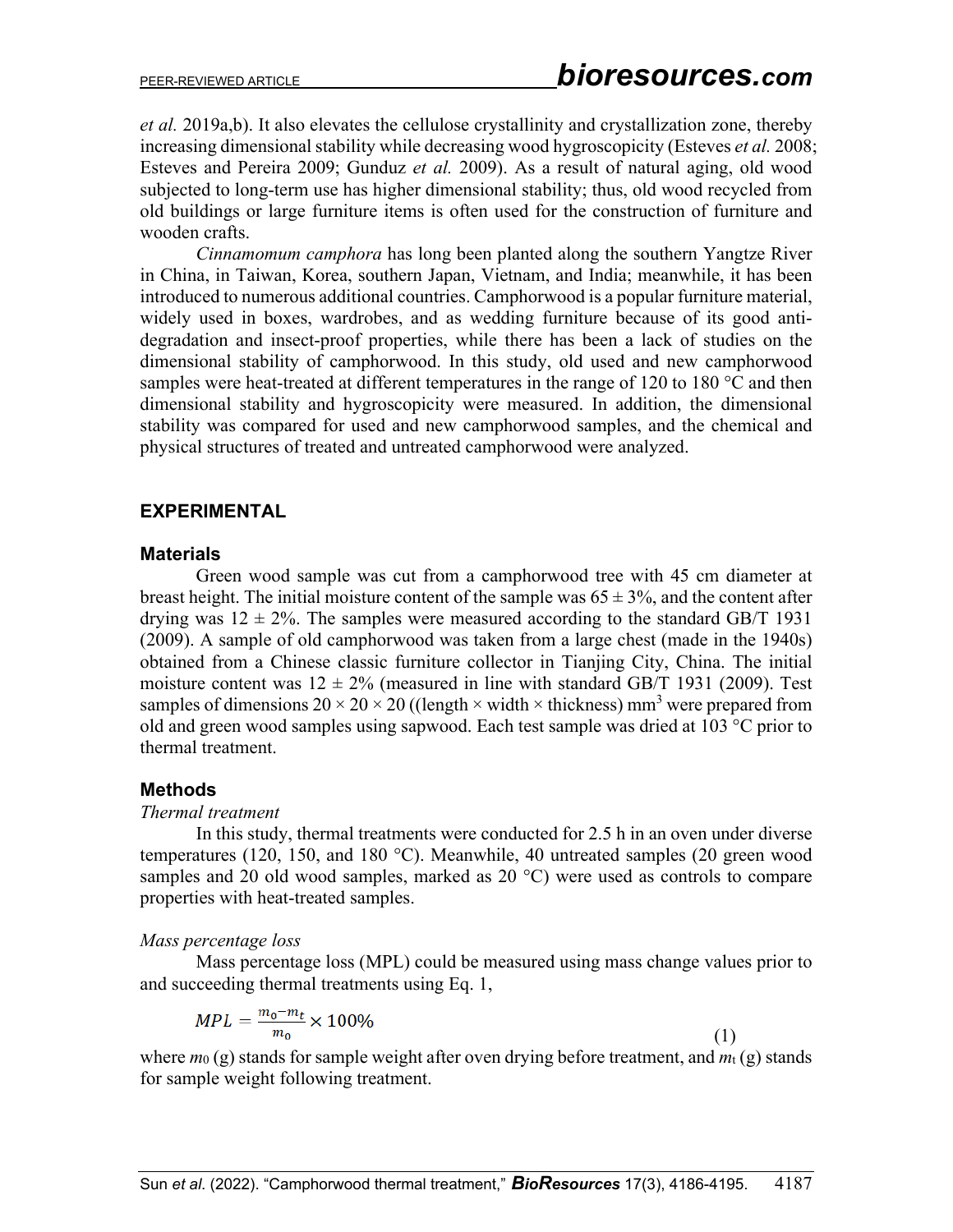*Wood swelling coefficient (WSC) and moisture absorption (MA)*

The WSC and MA values are two important indicators of wood dimensional stability, with the swelling coefficient specifically important for measuring swelling in the tangential direction. Swelling tests performed in this study followed the standard GB/T 1931 (2009). In brief, both untreated and treated samples were subject to oven-drying, followed by preservation within at 20  $\degree$ C and 65% humidity conditions for reaching EMC. The authors determined sample weight and sample dimension prior to and following treatments. The WSC and MA values were calculated *via* Eqs. 2 and 3, respectively,

$$
a = \frac{l_w - l_0}{l_0} \times 100\%
$$
 (2)

$$
MA = \frac{w_a - w_b}{w_b} \times 100\% \tag{3}
$$

where *a* stands for swelling coefficient (tangential), *l*0 indicates original sample dimension (mm), and *l*<sup>w</sup> stands for post-treatment dimension (mm). In Eq. 3, *w*<sup>b</sup> (*w*a) stands for pre (post)-treatment sample weight (g) within the chamber.

#### *Statistical analysis*

Treatments were compared by subjecting mass percentage loss, wood swelling coefficient, and moisture absorption data to variance analysis using SPSS (IBM Corp., IBM SPSS Statistics for Windows, v. 25, Armonk, NY, USA), with the probability level being set at 0.05. This study did not detect experimental run through treatment interaction and combined data from diverse runs in subsequent analyses. Levene's test was conducted to analyze homogeneity of variance, whereas the Shapiro-Wilk test was applied in determining normality. Fisher's Protected least significant difference (LSD) test was employed to separate treatment averages at  $\alpha = 0.05$ .

### *Morphological characteristics*

For investigating the possible changes of physical architectures of untreated and treated wood samples, this work adopted the environmental scanning electron microscope (SEM) (Quanta 200, FEI Company, Eindhoven, Netherlands) to observe the surface shapes of wood specimens by measuring electrical conductivity. Wood samples were prepared by applying a sputter gold coating (2 nm) using Gold Palladium SEM Annular Sputtering by adopting the target 2" ID  $\times$  3" OD  $\times$  0.1 mm Anatech (SC502-314; Quorum Technologies, Ltd., Watford, UK). The bombarding voltage used for SEM was 20.0 kV.

### *Chemical structure analysis*

Fourier-transform infrared (FTIR) spectra were obtained for both treated and untreated ground wood samples under direct transmittance with the standard FTIR spectrometer (Tensor 27, Bruker, Ettlingen, Germany) within the 700 to 4000 cm<sup>-1</sup> range at a 4.0 cm<sup>-1</sup> resolution for altogether 32 scans. After aligning light equipment, the authors collected background spectra before measurement. The spectra presented are averages of six measurements for each treatment.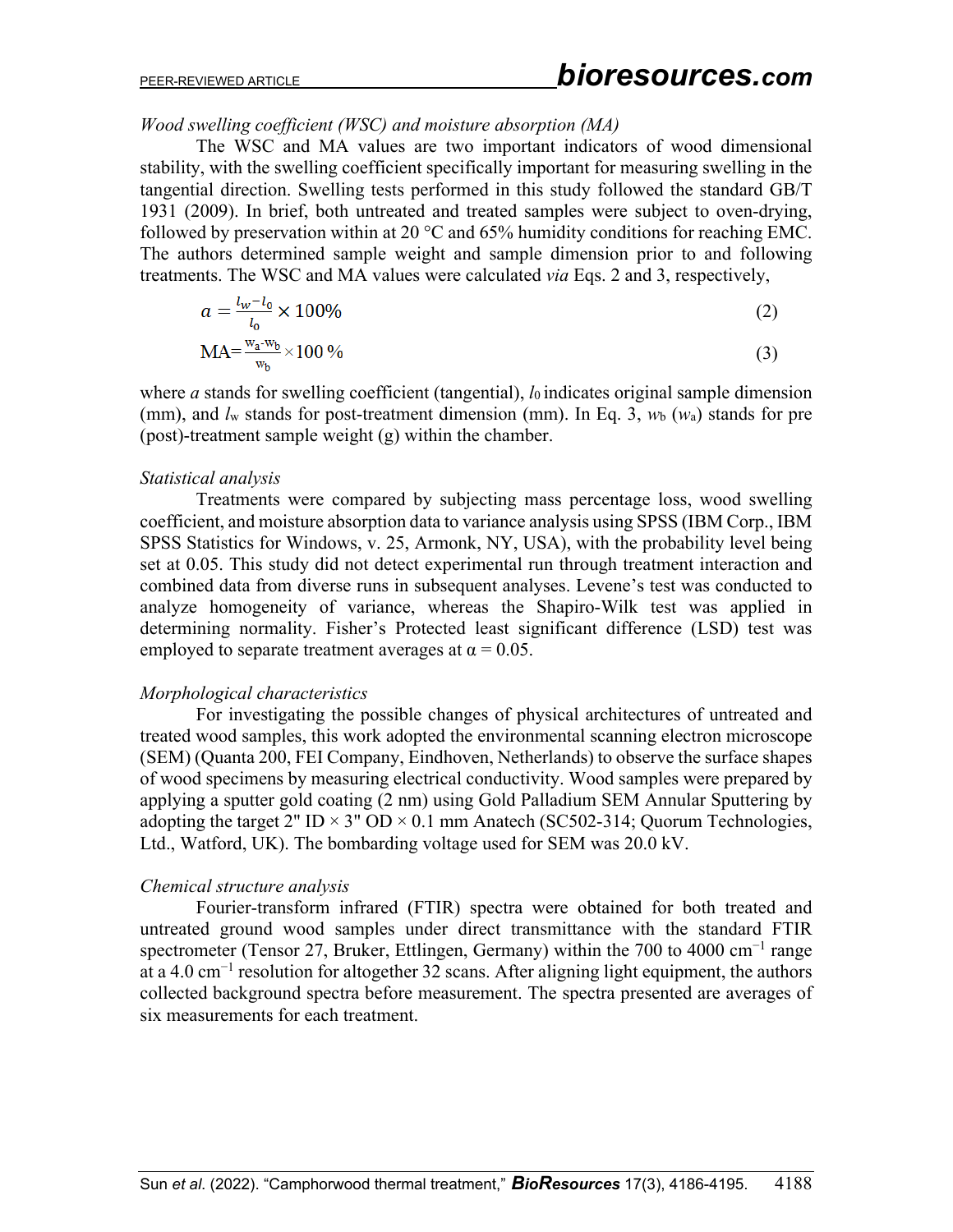### **RESULTS AND DISCUSSION**

### **Mass Percentage Loss**

The MPL is the main metric to follow the quality of thermally treated wood, and it explains the degree of pyrolysis of small molecular components such as hemicellulose (Qu *et al.* 2019; Mania *et al.* 2020). The MPL values depend on heating medium, wood varieties, treatment duration, and temperature (Esteves and Pereira 2009). Table 1 reports the ovendry weight and MPL of green and old wood samples. Compared with the weight of the green camphorwood samples, the old camphorwood samples were of lighter weight, consistent with the effects of decomposition due to the approximately 70 years of natural aging. As a result, mass loss showed an increasing trend as temperature was elevated. Notably, mass losses of green and old camphorwood samples were 2.438% and 2.095%, respectively, at 180 °C, which was greater than the losses at 120 and 140 °C treatments. The mass loss was significantly different between green and old camphorwood samples (p value  $\leq$  0.001), indicating fewer easily degradable components in old wood. With increasing treatment temperature, the MPL values increased significantly, but the interaction factor between wood type and treatment temperature was not significant, with a p value of only 0.030.

| Table 1. Oven-Dry Weight before Treatment and MPL of the Thermally Treated |  |  |
|----------------------------------------------------------------------------|--|--|
| Wood                                                                       |  |  |

|             | Oven-dry Weight | WPL After Treatment (%) at 2.5 h |            |            |
|-------------|-----------------|----------------------------------|------------|------------|
|             | <b>Before</b>   |                                  |            |            |
| Wood Type   | Treatment       | 120 °C                           | 150 °C     | 180 °C     |
| Green       |                 |                                  |            |            |
| Camphorwood | 4.179 (0.138)   | 1.49(0.32)                       | 2.13(0.77) | 2.44(0.81) |
| Old         |                 |                                  |            |            |
| Camphorwood | 4.064 (0.103)   | 0.88(0.25)                       | 1.56(0.49) | 2.10(0.60) |

Mean values are presented and figures within parentheses stand for standard deviation ( $n = 20$ )

### **Wood Dimensional Stability (WDS)**

The WDS significantly affects wood product use and quality. Wood with low dimensional stability is prone to the effects of ambient temperature and humidity, which can result in defects such as swelling, cracking, bending, and deformation. The tangential swelling coefficient plays a more important role than those in the radial and cross directions (Qiu *et al.* 2016). Therefore, in this study only tangential swelling coefficient was investigated. When wood moisture content is lower than fiber saturation point (FSP), the cell wall can absorb water, leading to expansion. Thus, the moisture content has a great influence on the size of wood. For better investigating how thermal treatment affects WDS, MA values were measured. The results presented in Table 2 show how thermal treatments affected WDS. Both untreated and treated wood swelled and absorbed moisture due to the presence of hydrophilic components. Due to natural aging effects, the swelling coefficient and MA values were 1.53% and 8.78% for the old wood sample, respectively, values that are significantly lower ( $p \le 0.001$ ) than those of green wood (1.88% and 9.60%, respectively). Treatment temperature exhibited a significant impact on the WDS values (p < 0.001). With increased treatment temperature, the swelling coefficient and MA gradually decreased. The swelling coefficients were 2.12% for the control group, 1.77% for the 120 °C treatment group, 1.59% for the 150 °C treatment group, and 1.34% for the 180 °C treatment group. The MA values were 10.88% for the control group, 9.41% for the 120  $^{\circ}$ C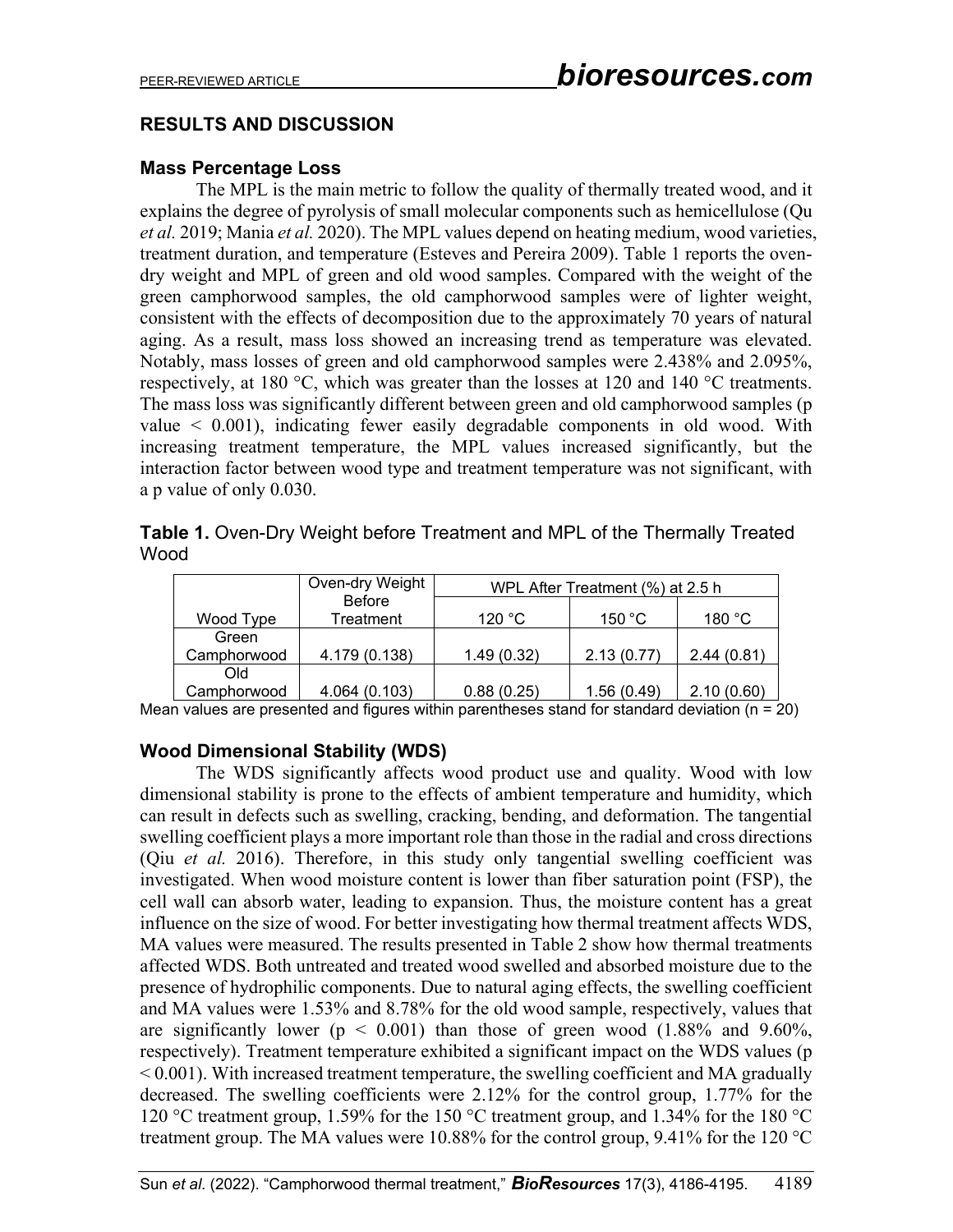treatment group, 8.51% for the 150 °C treatment group, and 7.96% for the 180 °C treatment group. However, the interaction factor between wood type and treatment temperature against swelling coefficient (p value =  $0.196$ ) and MA (p value =  $0.351$ ) is not significant.

| Wood Type                     | Swelling Coefficient (%) | Moisture Absorption (%)   |  |
|-------------------------------|--------------------------|---------------------------|--|
| Green Camphorwood             | $1.88(0.036)^a$          | $9.60(0.192)^a$           |  |
| Old Camphorwood               | $1.53(0.032)^{b}$        | $8.78(0.171)^{b}$         |  |
|                               |                          |                           |  |
| <b>Thermal Treatment</b>      |                          |                           |  |
| Control                       | 2.12(0.039) <sup>a</sup> | 10.88(0.220) <sup>a</sup> |  |
| 120 °C, 2.5 h                 | $1.77(0.034)^{b}$        | $9.41(0.187)^{b}$         |  |
| 150 °C, 2.5 h                 | $1.59(0.031)^{b}$        | $8.51(0.171)^c$           |  |
| 180 °C, 2.5 h                 | $1.34(0.026)^c$          | $7.96(0.159)^c$           |  |
|                               | p Values                 |                           |  |
| Wood Type                     | < 0.0001                 | < 0.0001                  |  |
| <b>Thermal Treatment</b>      | < 0.0001                 | < 0.0001                  |  |
| Wood Type × Thermal Treatment | 0.196                    | 0.351                     |  |

**Table 2.** Role of Thermal Treatments in WDS

Note: p value indicates the significance of different influencing factors. The smaller the p value means the stronger the significance. It is generally considered that when the p value is less than 0.05, the influencing factors are significant, and when the p value is greater than 0.05, it is not significant. "Wood Type × Thermal treatment" is the influence of the interaction between wood type and thermal treatment.

As shown above, the changes in both the swelling coefficient and MA values indicated that all tested thermal treatments improved the dimensional stability of wood. Additionally, the data show an obvious correlation between swelling coefficient and MA. A simultaneous analysis of swelling coefficient and MA is presented in Fig. 1.



**Fig. 1.** Correlations between swelling coefficient and MA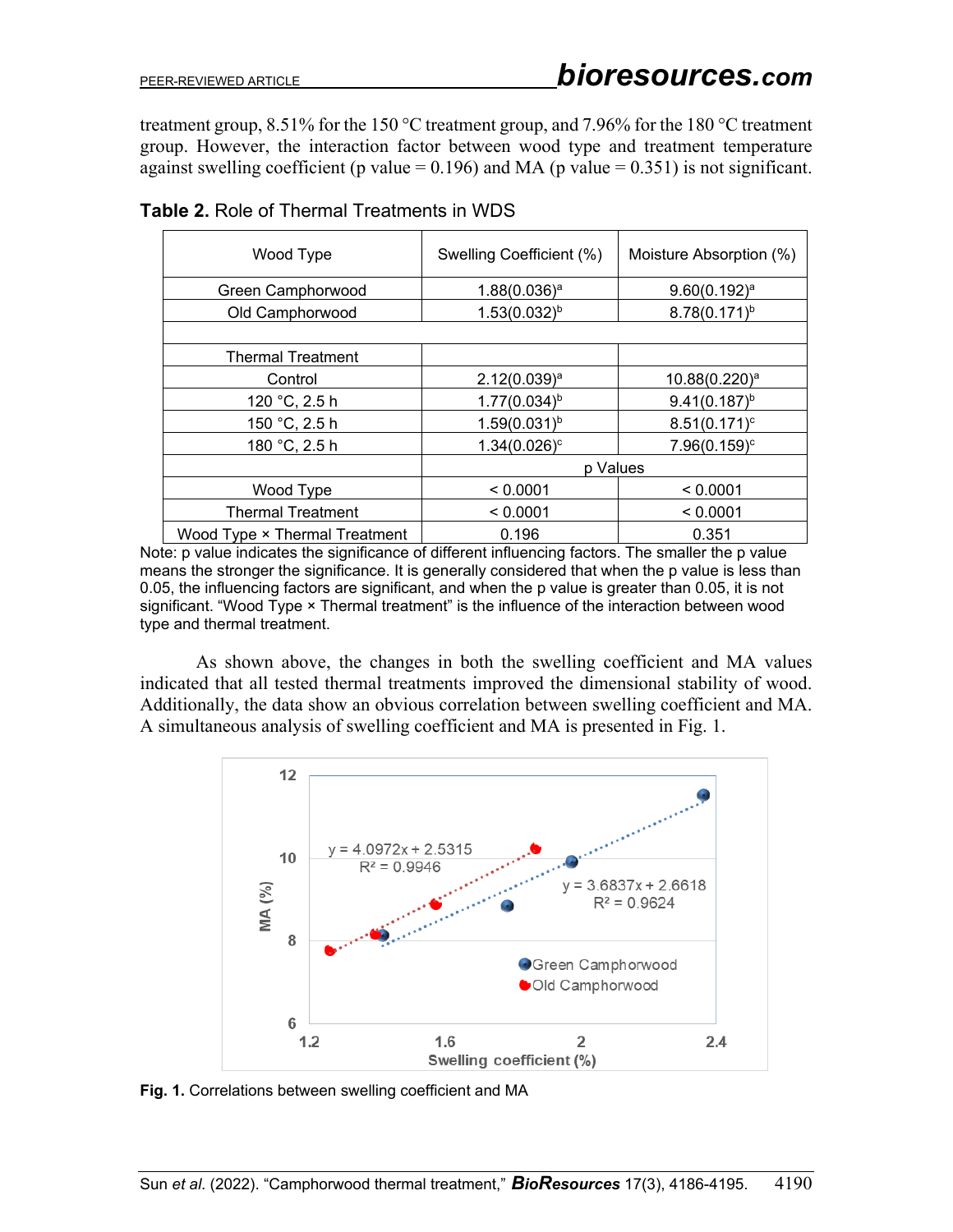The MA values of green and old camphorwood samples were plotted against the swelling coefficients, as shown in Fig. 1. There was a strong, statistically significant dependency of MA on the swelling coefficient. The linear correlation further supports the model that at WMC < FSP, which means that wood cell walls may absorb water resulting in swelling. Alternatively, it can desorb water and contract. These changes result in a change in wood dimension. Changes in the swelling coefficient and MA values of untreated and treated green and old camphorwood are due to changes in the content of hydrophilic components.

### **Chemical Structure Analysis Using FTIR Spectroscopy**

Improvements to wood mass loss and dimensional stability resulting from thermal treatment are caused by various and specific chemical transformations occurring in the main wood components and extracts. FTIR spectroscopy is widely and effectively used to measure those changes of sample chemical architecture because of diverse treatment conditions (Chen *et al.* 2011; Basso *et al.* 2017; He *et al.* 2017). Comparison of the FTIR spectra reveals a noticeable decrease of IR-band intensities at approximately 3340 cm<sup>-1</sup> that correspond to −OH stretching. Thermal treatment reduces the relative number of hydroxyl groups (He *et al.* 2019), thus improving the dimensional stability of the wood. Figure 2 displays FTIR spectra of treated and control samples within 800 to 1800 cm<sup>-1</sup> for 2.5 h treatment at 120, 150, or 180 °C.



**Fig. 2.** FTIR spectra for treated and control samples

Comparison of the FTIR spectra between treated and control samples within 800 to 1800 cm<sup>-1</sup> revealed a decrease in the intensity of the band at 1736 cm<sup>-1</sup>, associated with acetyl carbonyl stretching within hemicellulose (Chien *et al.* 2018). This observation indicates that thermal treatment induces hemicellulose deacetylation by cleaving acetyl groups (Altgen *et al*. 2018). Additionally, two aromatic skeletal stretching peaks were detected at 1506 and 1593 cm<sup>-1</sup>, respectively, for lignin. The peak intensities of these bands showed an increasing trend as temperature elevated, though these changes were minimal. The increase in intensities of these bands can be associated with the elevated lignin faction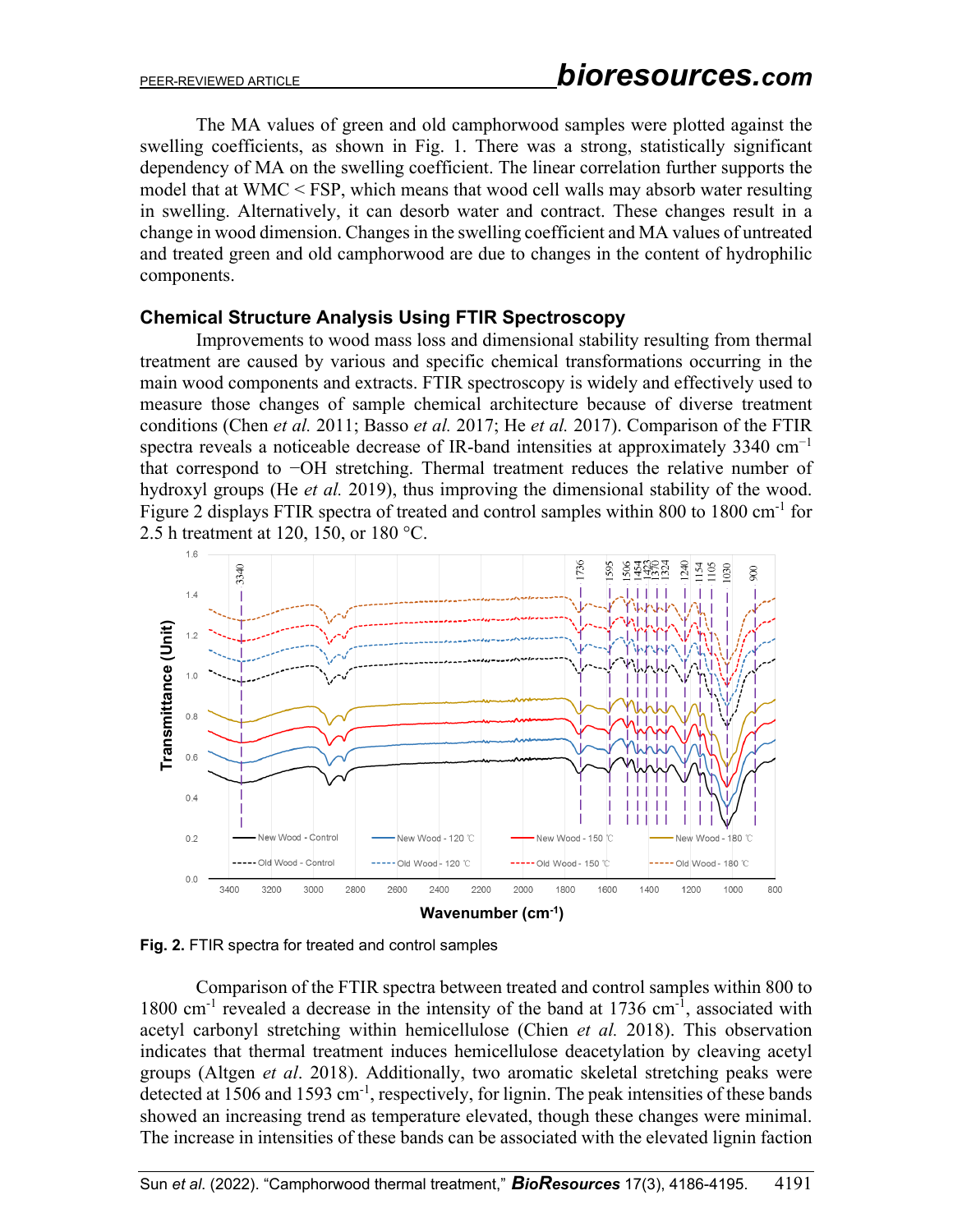# PEER-REVIEWED ARTICLE *bioresources.com*

because of decomposition of polysaccharides, especially hemicellulose. Furthermore, the peak at 1105 cm-1 was associated with CO stretching, which was more obvious in sample after 180 °C thermal treatment. It is possibly associated with ether bond generation based on hydroxyl groups from lignin and hemicellulose (Colom *et al.* 2003), or novel ester or alcohol formation during thermal treatment (Kocaefe *et al.* 2008).

### **Morphology**

To evaluate potential changes in physical structures resulting from the heat treatments, a SEM micrograph was used to image the different wood samples, as shown in Fig. 3. Compared with old wood, smoother cell walls are evident for the green wood sample, and many wrinkles appeared on the cell wall of the old wood sample, and the pits of the wood were partially broken after 180 °C heat treatment, all the phenomenon might for the reason that under the initially moist and hot conditions, the lignin and hemicellulose within the wood cell wall were plasticized, and the capillary forces and pressure inner wood also could break the wood tissue.



**a**) New wood control **b**) Old wood control **c**) Green wood 180 °C treated

**Fig. 3.** SEM micrographs of control and treated samples at 1000X magnification

### **CONCLUSIONS**

- 1. Compared with green camphorwood, old camphorwood was found to have a lower density and better dimensional stability due to long-term natural aging. Aging causes changes in the hydrophilic chemical composition and degradation of other chemical components.
- 2. Both green and old camphorwood samples experienced mass loss and improved dimensional stability as a result of thermal treatment at different temperatures. With increased treatment temperature, the wood dimensional stability (WDS) values gradually improved.
- 3. Differences in Fourier transform infrared (FTIR) spectroscopy indicated that chemical changes occurred during thermal treatment, likely the deacetylation of hemicellulose.
- 4. A comparison of the morphological characteristics of untreated and treated wood samples revealed that some cell wall components are degraded during heat treatment, which improves the dimensional stability. Thermal treatment could be useful for preparing various wood products that can be used in landscape architecture, furniture, and building.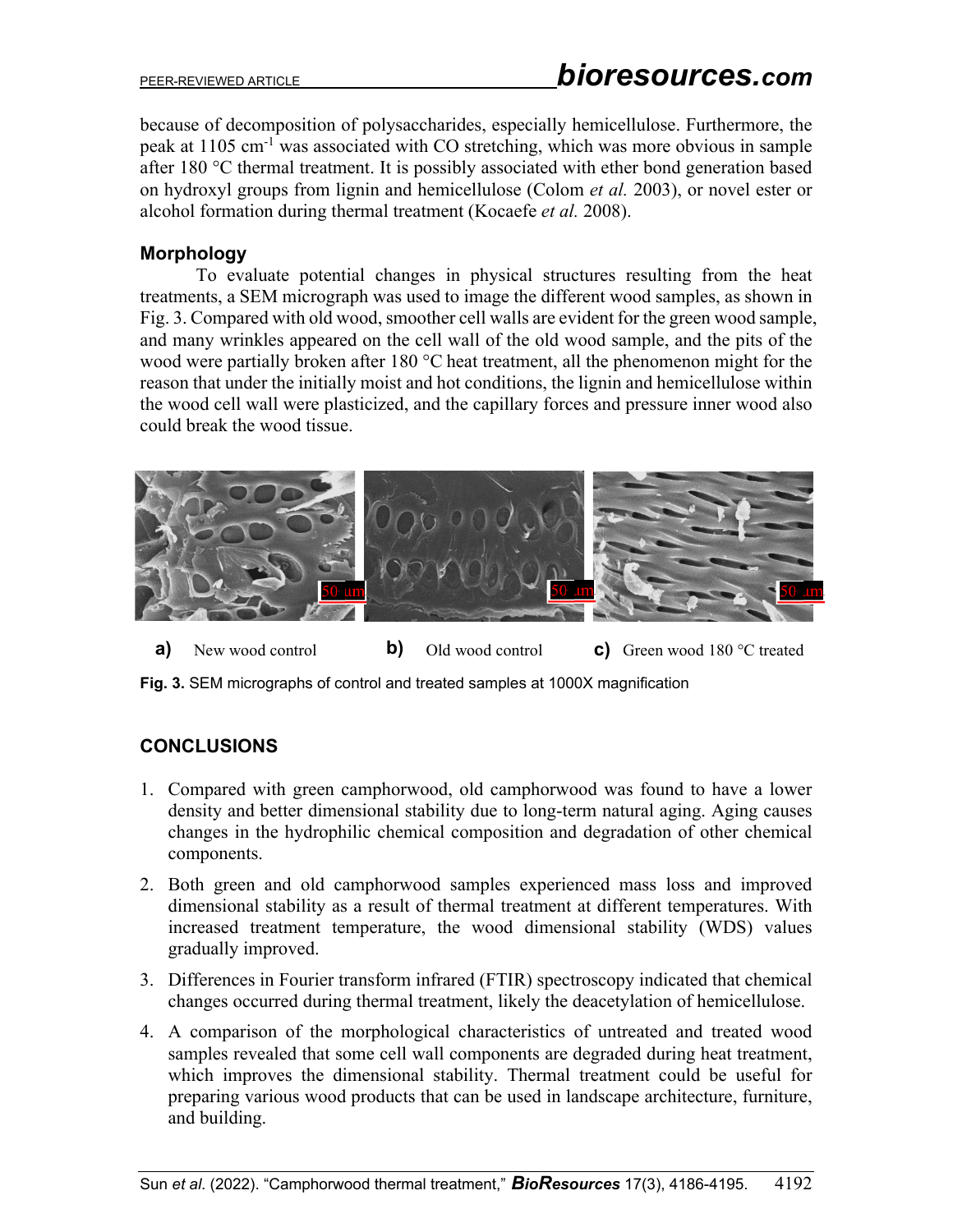### **ACKNOWLEDGMENTS**

This study was supported by the Science and Technology Planning project of Jiangsu Province in 2021 (Special Science and Technology project of North Jiangsu Province, Grant No. SZ-SQ2021044).

### **REFERENCES CITED**

- Acosta, R., Montoya, J. A., and Londoño, C. A. (2021). "The influence of thermal treatment on the compressive strength and density of bamboo (*Guadua angustifolia* Kunth)," *BioResources* 16(4), 7006-7020. DOI: 10.15376/biores.16.4.7006-7020
- Altgen, M., Willems, W., Hosseinpourpia, R., and Rautkari, L. (2018). "Hydroxyl accessibility and dimensional changes of Scots pine sapwood affected by alterations in the cell wall ultrastructure during heat-treatment," *Polymer Degradation and Stability* 152, 244-252. DOI: [10.1016/j.polymdegradstab.2018.05.005](http://dx.doi.org/10.1016/j.polymdegradstab.2018.05.005)
- Basso, M. C., Pizzi, A., Maris, J. P., Delmotte, L., Colin, B., and Rogaume, Y. (2017). "MALDI-TOF, <sup>13</sup>C NMR and FTIR analysis of the cross-linking reaction of condensed tannins by triethyl phosphate," *Industrial Crops and Products* 95, 621- 631.DOI: 10.1016/j.indcrop.2016.11.031
- Bekhta, P., and Niemz, P. (2003). "Effect of high temperature on the change in color, dimensional stability and mechanical properties of spruce wood," *Holzforschung* 57, 539-546.
- Bhuiyan, M. T. R., and Hirai, N. (2000). "Changes in crystallinity in wood cellulose by heat treatment under dried and moist conditions," *Journal of Wood Science* 46, 431- 436.
- Boonstra, M. J, Van Acker, J., Kegel, E., and Stevens, M. (2007). "Optimization of a two-stage heat treatment process: Durability aspects," *Wood Science and Technology* 41, 31-57.
- Candan, Z., Korkut, S., and Unsal, O. (2013). "Effect of thermal modification by hot pressing on performance properties of paulownia wood boards," *Industrial Crops and Products* 45, 461-464. DOI: 10.1016/j.indcrop.2012.12.024
- Chen, W., Yu, H., Liu, Y., Chen, P., Zhang, M., and Hai, Y. (2011). "Individualization of cellulose nanofibers from wood using high-intensity ultrasonication combined with chemical pretreatments," *Carbohydrate Polymers* 83(4), 1804-1811. DOI: 10.1016/j.carbpol.2010.10.040
- Chien, Y. C., Yang, T. C., Hung, K. C., Li, C. C., Xu, J. W., and Wu, J. H. (2018). "Effects of heat treatment on the chemical compositions and thermal decomposition kinetics of Japanese cedar and beech wood," *Polymer Degradation and Stability* 158, 220-227. DOI: 10.1016/j.polymdegradstab.2018.11.003
- Colom, X., Carrillo, F., Nogués, F., and Garriga, P. (2003). "Structural analysis of photodegraded wood by means of FTIR spectroscopy," *Polymer Degradation and Stability* 80(3), 543-549. DOI: 10.1016/S0141-3910(03)00051-X
- Esteves, B. (2007a). "Improvement of technological quality of eucalypt wood by heat treatment in air at 170-200 °C," *Forest Products Journal* 57(1/2), 47-52.
- Esteves, B., Marques, A. V., Domingos, I., and Pereira, H. (2007b). "Influence of steam heating on the properties of pine (*Pinus pinaster*) and eucalypt (*Eucalyptus globulus*)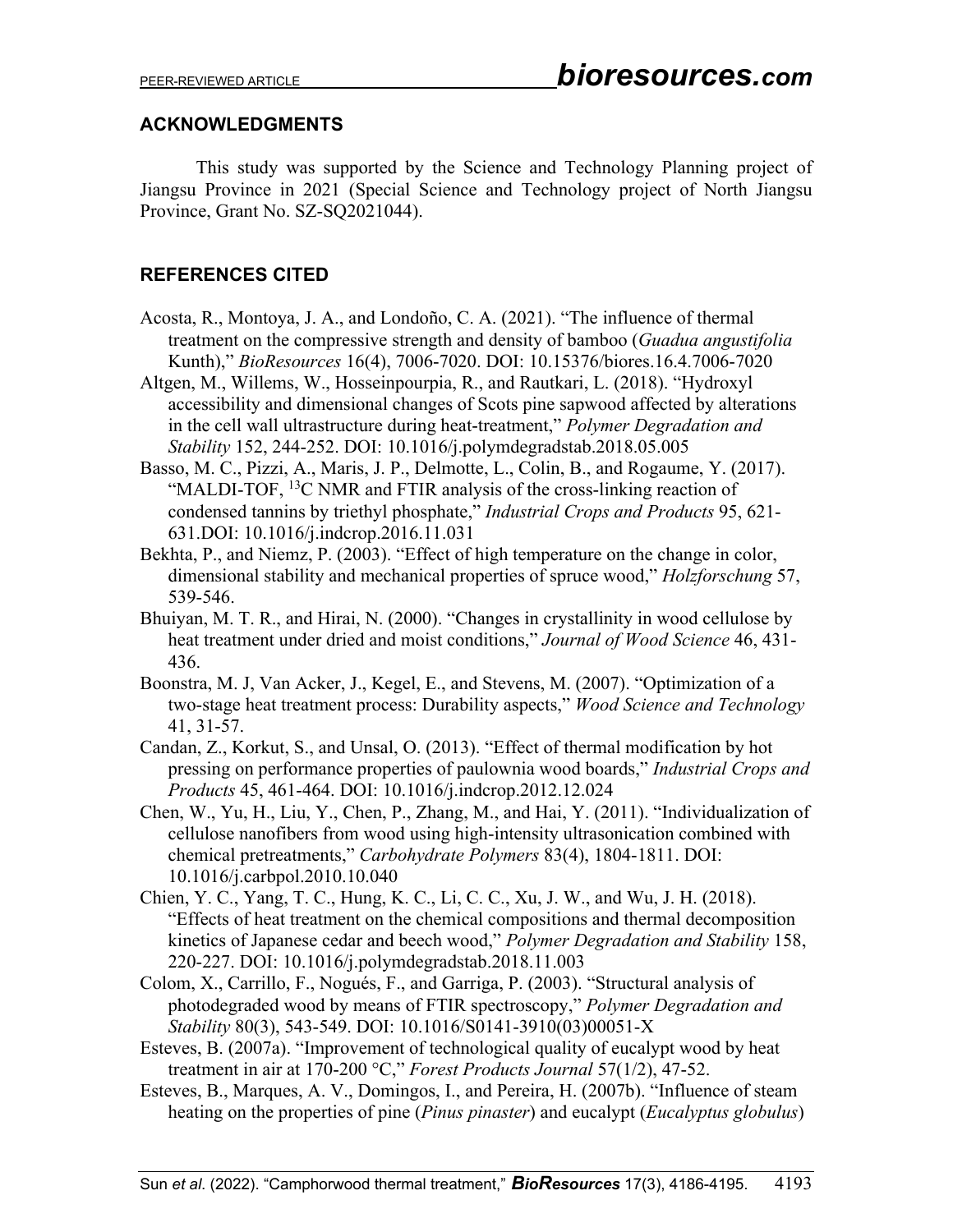wood," *Wood Science and Technology* 41(3), 193-207. DOI: 10.1007/s00226-006- 0099-0

- Esteves, B., Graca, J., and Pereira, H. (2008). "Extractive composition and summative chemical analysis of thermally treated eucalypt wood," *De Gruyter* 62(3), 344-351. DOI: 10.1515/HF.2008.057
- Esteves, B., Marques, A.V., Domingos, I., and Pereira, H. (2008). "Heat induced colour changes of pine (*Pinus pinaster*) and eucalypt (*Eucalyptus globulus*) wood," *Wood Science and Technology* 42, 369-384
- Esteves, B., and Pereira, H. (2009). "Wood modification by heat treatment: A review," *BioResources* 4(1), 370-404. DOI: 10.15376/biores.4.1.370-404
- Gašparík, M., Gaff, M., Kačík, F., and Sikora, A. (2019). "Color and chemical changes in teak (*Tectona grandis* L. f.) and meranti (*Shorea spp.*) wood after thermal treatment," *BioResources* 14(2), 2667-2683. DOI: 10.15376/biores.14.2.2667-2683
- GB/T 1931 (2009). "Wood moisture content measuring method Wood-determination of moisture content for physical and mechanical test," Standardization Administration of China, Beijing, China.
- Gunduz, G., Aydemir, D., and Karakas, G. (2009). "The effects of thermal treatment on the mechanical properties of wild pear (*Pyrus elaeagnifolia* Pall.) wood and changes in physical properties," *Materials & Design* 30, 4391-4395.
- He, Z., Qian, J., Qu, L., Yan, N., and Yi, S. (2019a). "Effects of Tung oil treatment on wood hygroscopicity, dimensional stability and thermostability," *Industrial Crops and Products* 140, Article ID 111647. DOI: 10.1016/j.indcrop.2019.111647
- He, Z., Wang, Z., Qu, L., Qian, J., and Yi, S. (2019b). "Gaseous decomposition products from wood degradation *via* thermogravimetric and Fourier transform infrared analysis during thermal modification of beech and pine woods," *BioResources* 14(3), 6883- 6894. DOI: 10.15376/biores.14.3.6883-6894
- He, Z., Wang, Z., Zhao, Z., Yi, S., Mu, J., and Wang, X. (2017). "Influence of ultrasound pretreatment on wood physiochemical structure," *Ultrasonics Sonochemistry* 34, 136- 141. DOI: 10.1016/j.ultsonch.2016.05.035
- Hill, C. A. S. (2006). *Wood Modification. Chemical, Thermal and Other Processes*, Wiley Series in Renewable Resource.
- Hu, W., and Chen, B. (2021). "A methodology for optimizing tenon geometry dimensions of mortise-and-tenon joint wood products," *Forests* 12(4), article no. 478. DOI: 10.3390/f12040478
- Hu, W., and Zhang, J. (2022). "Effect of growth rings on acoustic emission characteristic signals of southern yellow pine wood cracked in mode Ⅰ," *Construction and Building Materials* 329, Article ID 127092. DOI: 10.1016/j.conbuildmat.2022.127092
- Hu, W., Song, Y., Li, Y., Li, Y., Mu, J., Zhong, X., and Huang, C. (2021). "Novel method to decrease the exposure time of the extraction string of the ureteral stent and its efficiency and safety verification in the clinic," *Scientific Reports* 11(1), 1-7. DOI: 10.1038/s41598-021-01821-2
- Huang, H., Xu, G., and Liu, X. (2021). "Study on the purity of gold leaf in a  $SO_2$ atmosphere at ambient temperature," *Materials* 14(9), article no. 2425. DOI: 10.3390/ma14092425
- Kocaefe, D., Poncsak, S., and Boluk, Y. (2008). "Effect of thermal treatment on the chemical composition and mechanical properties of birch and aspen," *BioResources* 3(2), 517-537. DOI: 10.15376/biores.3.2.517-537